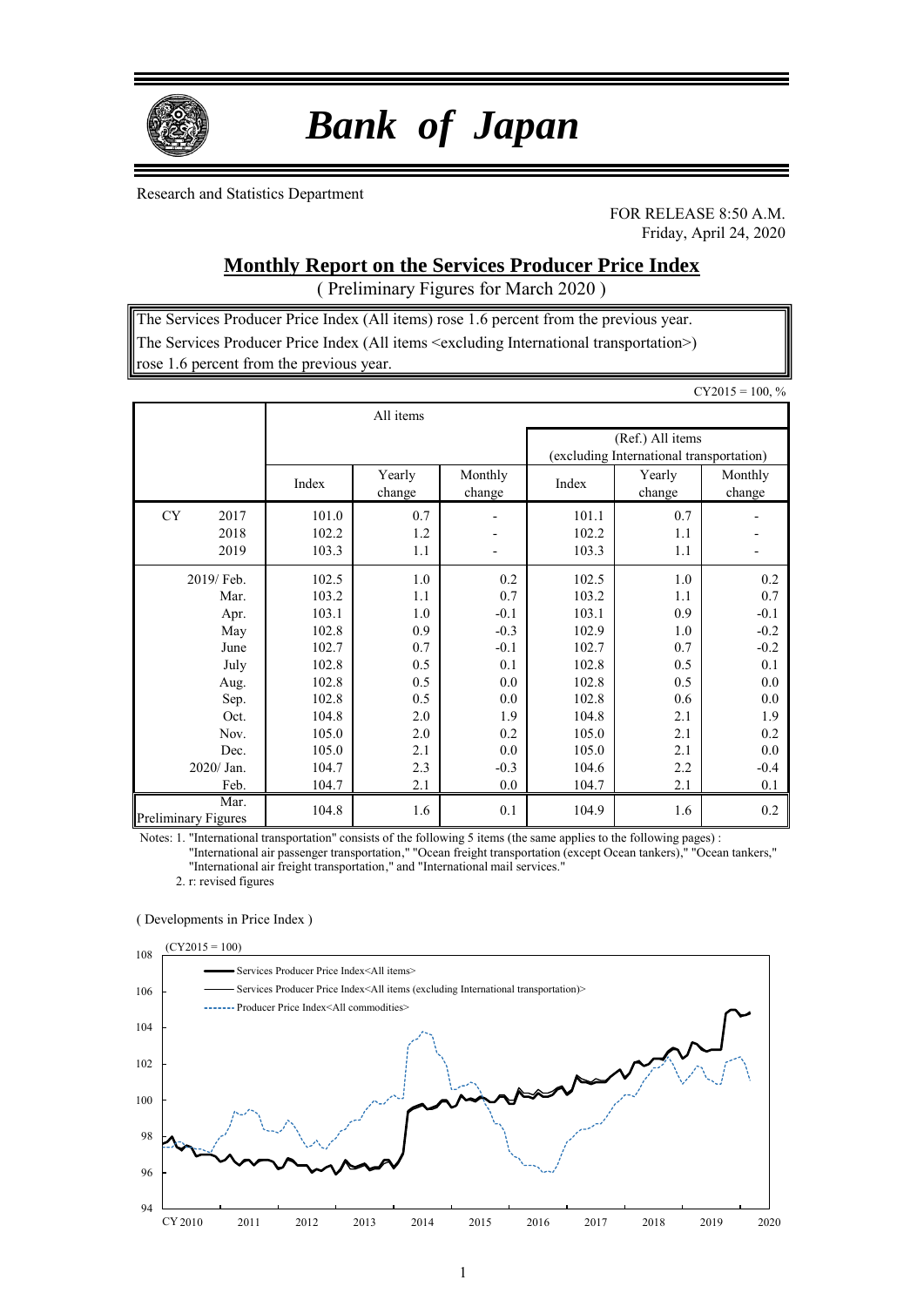#### (All items and the details contributing to the monthly differences of yearly changes in March)

|           | Monthly<br>difference of       | Yearly change (%) |      |  |  |
|-----------|--------------------------------|-------------------|------|--|--|
|           | yearly changes<br>$(\%$ point) | Feb.              | Mar. |  |  |
| All items | $-0.5$                         | 2.1               | 1.6  |  |  |

#### ▽Details contributing to the monthly differences of yearly changes in March

| Major groups • Subgroups |                                                     | Monthly<br>differences of<br>contribution | Yearly change (%) |        | <b>Items</b>                                                                                  |
|--------------------------|-----------------------------------------------------|-------------------------------------------|-------------------|--------|-----------------------------------------------------------------------------------------------|
|                          |                                                     | to yearly changes<br>$(\%$ point)         | Feb.              | Mar.   |                                                                                               |
|                          | -: Other services                                   | $-0.23$                                   | 2.3               | 1.6    |                                                                                               |
|                          | $-$ : Hotels                                        | $-0.16$                                   | $-7.2$            |        | $-22.9$ Hotels                                                                                |
|                          | Civil engineering and architectural<br>services     | $-0.06$                                   | 3.7               | 1.9    | Architectural design services, Civil engineering<br>design services, Surface surveying        |
|                          | -: Advertising services                             | $-0.21$                                   | $-1.0$            | $-4.7$ |                                                                                               |
|                          | $-$ : Television advertising                        | $-0.14$                                   | $-2.8$            | $-8.9$ | Television advertising (spot advertising),<br>Television advertising (program sponsorships)   |
|                          | $-$ : Internet advertising                          | $-0.06$                                   | $-4.4$            |        | -8.9 Internet advertising                                                                     |
|                          | $-$ : Newspaper advertising                         | $-0.01$                                   | 6.7               |        | 2.6 Newspaper advertising                                                                     |
|                          | -: Transportation and postal activities             | $-0.10$                                   | 2.6               | 1.9    |                                                                                               |
|                          | $-$ : Ocean freight transportation                  | $-0.08$                                   | 6.6               | $-3.9$ | Ocean freight transportation (except Ocean<br>tankers)*, Ocean tankers*                       |
|                          | $-$ : Road freight transportation                   | $-0.01$                                   | 3.1               | 3.1    | Motor freight transportation (Mineral and<br>chemical products), Door-to-door parcel delivery |
|                          | International air passenger<br>$-$ : transportation | $-0.01$                                   | $-7.3$            |        | -14.5 International air passenger transportation*                                             |
|                          | $-$ : Road passenger transportation                 | $-0.01$                                   | 4.5               |        | 3.8 Chartered bus                                                                             |
|                          | $-$ Real estate services                            | $-0.05$                                   | 3.4               | 2.9    |                                                                                               |
|                          | $-$ : Other space rental                            | $-0.05$                                   | 2.3               |        | 1.1 Sales space rental, Hotel rental                                                          |
|                          | -: Information and communications                   | $-0.03$                                   | 1.9               | 1.8    |                                                                                               |
|                          | $-$ : Software development                          | $-0.02$                                   | 3.4               | 3.2    | Custom software (except Embedded software),<br>Embedded software                              |
|                          | $-$ : Internet based services                       | $-0.01$                                   | 1.6               |        | 1.2 Web portals                                                                               |

#### ▽Contribution of each Major group to the yearly change in March

| Major groups |                                      | Contribution to<br>yearly change**<br>$(\%$ point) | Subgroups                                                                                                             |
|--------------|--------------------------------------|----------------------------------------------------|-----------------------------------------------------------------------------------------------------------------------|
|              | All items                            | 1.6                                                |                                                                                                                       |
|              | Other services                       | 0.59                                               | Worker dispatching services, Building maintenance, Security services                                                  |
|              | Information and communications       | 0.39                                               | Software development, Information processing and information<br>providing services, Fixed telecommunications services |
|              | Transportation and postal activities | 0.31                                               | Road freight transportation, Railroad passenger transportation, Road<br>passenger transportation                      |
|              | Real estate services                 | 0.27                                               | Office space rental, Real estate agency and management services,<br>Other space rental                                |
|              | Leasing and rental                   | 0.14                                               | Leasing, Rental                                                                                                       |
|              | Finance and insurance                | 0.08                                               | Financial services (commission)                                                                                       |
|              | Advertising services                 | $-0.25$                                            | Television advertising, Internet advertising                                                                          |

Notes: 1. "Monthly differences of yearly changes" is obtained by subtracting yearly changes of previous month from those of present month.<br>2. \* : "International transportation"<br>3. \*\* : The figure of "All items" is yearly c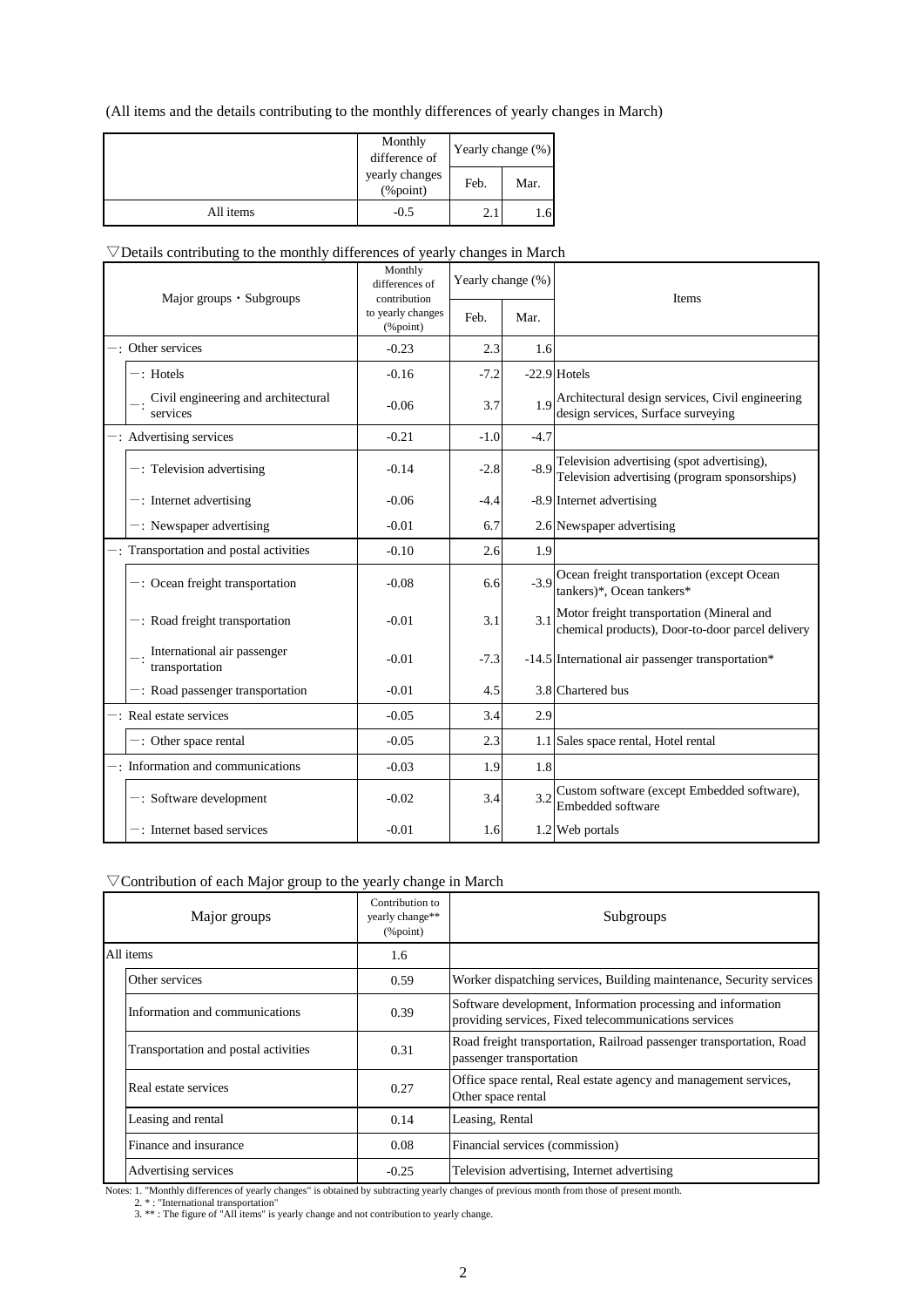## Services Producer Price Index ( Preliminary Figures for March 2020 )

| (Indexes of Major Groups and Subgroups)                                 |         |       |                   |                  |                           |                   | $CY2015 = 100, \%$     |
|-------------------------------------------------------------------------|---------|-------|-------------------|------------------|---------------------------|-------------------|------------------------|
|                                                                         | Weight  | Index | Previous<br>month | Yearly<br>change | Previous<br>month         | Monthly<br>change | Previous<br>month      |
| All items                                                               | 1,000.0 | 104.8 | 104.7             | 1.6              | 2.1                       | 0.1               | $0.0\,$                |
| Finance and insurance                                                   | 48.3    | 103.0 | 103.0             | 1.6              | 1.5                       | 0.0               | $-0.1$                 |
| Financial services (commission)                                         | 34.7    | 103.5 | r 103.4           | 2.7              | 2.5<br>$\bf r$            | 0.1               | $-0.1$<br>$\mathbf r$  |
| Property and casualty insurance services                                | 13.6    | 101.9 | 102.0             | $-1.2$           | $-0.9$                    | $-0.1$            | $-0.1$                 |
| Real estate services                                                    | 94.5    | 107.3 | 106.9             | 2.9              | 3.4                       | 0.4               | $-0.5$                 |
| Real estate agency and management services                              | 23.9    | 108.5 | r 108.4           | 3.0              | 3.1<br>$\mathbf r$        | 0.1               | $-0.1$<br>$\mathbf{r}$ |
| Office space rental                                                     | 26.5    | 113.7 | r 113.2           | 5.4              | 5.2<br>$\mathbf r$        | 0.4               | 0.4                    |
| Other space rental                                                      | 44.1    | 102.8 | 102.3             | 1.1              | 2.3                       | 0.5               | $-1.4$                 |
| Transportation and postal activities                                    | 158.0   | 105.8 | 105.8             | 1.9              | 2.6                       | 0.0               | $-0.2$                 |
| Railroad passenger transportation                                       | 19.8    | 102.9 | 101.9             | 2.7              | 2.7                       | 1.0               | $-1.0$                 |
| Road passenger transportation                                           | 9.7     | 105.9 | 105.9             | 3.8              | 4.5                       | 0.0               | 2.6                    |
| Water passenger transportation                                          | 0.3     | 102.5 | 102.5             | 2.0              | 2.0                       | 0.0               | $-0.4$                 |
| International air passenger transportation                              | 1.2     | 97.1  | 103.6             | $-14.5$          | $-7.3$                    | $-6.3$            | $-1.5$                 |
| Domestic air passenger transportation                                   | 6.0     | 106.3 | 97.8              | 1.6              | 2.2                       | 8.7               | 2.3                    |
| Railroad freight transportation                                         | 0.9     | 107.8 | 108.4             | 5.3              | 6.0                       | $-0.6$            | $-1.5$                 |
| Road freight transportation                                             | 55.0    | 110.7 | 110.7             | 3.1              | 3.1                       | 0.0               | 0.3                    |
| Ocean freight transportation                                            | 7.6     | 97.2  | 105.6             | $-3.9$           | 6.6                       | $-8.0$            | $-7.8$                 |
| Coastal and inland water freight transportation                         | 5.0     | 106.4 | r 106.4           | 2.4              | 2.4<br>$\mathbf{r}$       | 0.0               | 0.6<br>$\mathbf{r}$    |
| Marine cargo handling                                                   | 7.4     | 100.9 | 100.9             | 0.7              | 0.7                       | 0.0               | 0.0                    |
| International air freight transportation                                | 1.0     | 80.7  | 72.9              | $-11.4$          | $-16.1$                   | 10.7              | 3.0                    |
| Domestic air freight transportation                                     | 0.4     | 101.0 | 99.6              | $-0.8$           | $-2.6$                    | 1.4               | $-0.2$                 |
| Warehousing and storage                                                 | 13.0    | 101.1 | 101.1             | 1.2              | 1.2                       | 0.0               | $0.0\,$                |
| Packing for freight                                                     | 6.3     | 103.0 | 103.0             | 2.6              | 2.6                       | 0.0               | 0.0                    |
| Toll roads                                                              | 10.6    | 103.9 | 103.9             | 2.3              | 2.3                       | 0.0               | 0.0                    |
| Services relating to water transport                                    | 0.4     | 100.5 | 100.5             | 0.0              | 0.0                       | 0.0               | 0.0                    |
| Airport & air traffic control and services relating<br>to air transport | 3.9     | 105.0 | 105.0             | 1.9              | 1.9                       | 0.0               | 0.0                    |
| Postal services and mail delivery                                       | 9.5     | 109.3 | 109.3             | 1.7              | 1.7                       | 0.0               | 0.0                    |
| Information and communications                                          | 228.3   | 102.8 | r 102.8           | 1.8              | 1.9<br>$\bf r$            | 0.0               | $0.0\,$<br>$\mathbf r$ |
| Fixed telecommunications services                                       | 24.1    | 101.6 | 101.6             | 1.6              | 1.6                       | 0.0               | $0.0\,$                |
| Mobile telecommunications services                                      | 16.5    | 91.2  | 91.2              | $-2.0$           | $-2.0$                    | 0.0               | 0.0                    |
| Access charges                                                          | 16.2    | 95.3  | $r$ 95.3          | $-2.6$           | $-2.6$<br>$r_{\parallel}$ | 0.0               | $-1.5$<br>$\mathbf r$  |
| <b>Broadcasting services</b>                                            | 2.5     | 101.1 | 101.1             | 1.2              | 1.2                       | 0.0               | 0.0                    |
| Software development                                                    | 75.0    | 107.6 | r 107.5           | 3.2              | 3.4<br>$\mathbf r$        | 0.1               | 0.2<br>$\mathbf r$     |
| Information processing and information<br>providing services            | 54.1    | 102.2 | 102.2             | 2.2              | 2.2                       | 0.0               | $0.0\,$                |
| Internet based services                                                 | 19.6    | 102.8 | 103.3             | 1.2              | 1.6                       | $-0.5$            | 0.1                    |
| Video picture information production                                    | 8.0     | 100.1 | 100.1             | 1.4              | 1.4                       | $0.0\,$           | 0.0                    |
| Newspapers                                                              | 4.5     | 104.8 | 104.8             | 2.6              | 2.6                       | $0.0\,$           | $0.0\,$                |
| Publishing                                                              | 7.8     | 105.8 | 105.8             | 2.7              | 2.9                       | 0.0               | $0.0\,$                |

Note: r: revised figures (Continued on the following page)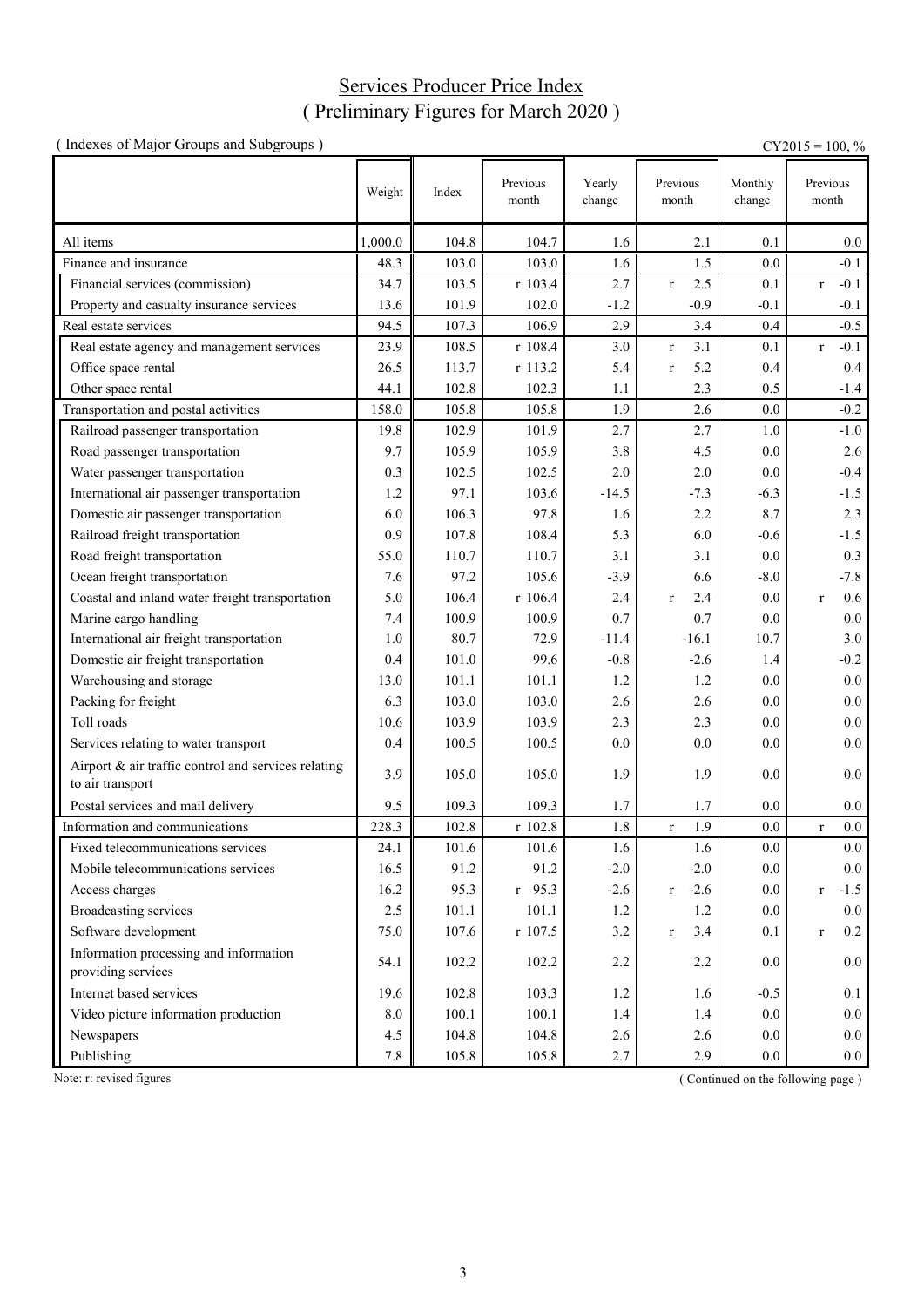(  $\text{CY2015} = 100, \%$ 

|                                                                                      | Weight | Index | Previous<br>month | Yearly<br>change | Previous<br>month      | Monthly<br>change | Previous<br>month      |
|--------------------------------------------------------------------------------------|--------|-------|-------------------|------------------|------------------------|-------------------|------------------------|
| Leasing and rental                                                                   | 79.2   | 100.8 | 101.3             | 1.7              | 1.8                    | $-0.5$            | 0.3                    |
| Leasing                                                                              | 54.3   | 100.8 | 101.4             | 1.6              | 1.8                    | $-0.6$            | 0.4                    |
| Rental                                                                               | 24.9   | 100.8 | 101.0             | 2.0              | 1.8                    | $-0.2$            | 0.1                    |
| Advertising services                                                                 | 49.2   | 107.0 | r 101.4           | $-4.7$           | $-1.0$<br>$\mathbf{r}$ | 5.5               | $-0.3$<br>$\mathbf{r}$ |
| Television advertising                                                               | 19.2   | 103.2 | 93.1              | $-8.9$           | $-2.8$                 | 10.8              | $-2.3$                 |
| Newspaper advertising                                                                | 4.1    | 111.8 | 105.1             | 2.6              | 6.7                    | 6.4               | $-2.7$                 |
| Magazine advertising                                                                 | 1.3    | 106.6 | 100.8             | 5.4              | 3.6                    | 5.8               | 8.6                    |
| Leaflet advertising                                                                  | 4.1    | 103.7 | 103.7             | 2.2              | 2.2                    | 0.0               | 0.0                    |
| Internet advertising                                                                 | 10.9   | 113.0 | r 109.6           | $-8.9$           | $-4.4$<br>$\mathbf{r}$ | 3.1               | 3.2<br>$\mathbf{r}$    |
| Other advertising services                                                           | 9.6    | 107.0 | 106.4             | 2.3              | 2.0                    | 0.6               | $-0.5$                 |
| Other services                                                                       | 342.5  | 105.8 | r 106.2           | 1.6              | 2.3<br>$\mathbf{r}$    | $-0.4$            | 0.1<br>$\mathbf{r}$    |
| Sewage disposal                                                                      | 9.0    | 101.9 | 101.9             | 1.9              | 1.9                    | 0.0               | 0.0                    |
| Waste disposal                                                                       | 17.9   | 106.9 | 106.9             | 3.9              | 3.9                    | 0.0               | 0.0                    |
| Motor vehicle repair and maintenance                                                 | 23.3   | 103.2 | 103.2             | 2.5              | 2.5                    | 0.0               | 0.0                    |
| Machinery repair and maintenance                                                     | 42.9   | 103.4 | 103.4             | 1.5              | 1.5                    | 0.0               | 0.0                    |
| Legal and accounting services                                                        | 38.1   | 100.0 | 100.0             | 1.9              | 1.9                    | 0.0               | 0.0                    |
| Other professional services                                                          | 3.3    | 104.2 | 104.0             | 1.9              | 1.8                    | 0.2               | 0.0                    |
| Civil engineering and architectural services                                         | 29.8   | 118.2 | r 116.5           | 1.9              | 3.7<br>$\mathbf{r}$    | 1.5               | $-0.4$<br>$\mathbf{r}$ |
| Commodity inspection, non-destructive testing<br>and surveyor certification services | 6.6    | 104.0 | 104.0             | 2.1              | 2.4                    | 0.0               | 0.0                    |
| Other technical services                                                             | 19.8   | 102.7 | 102.7             | 1.1              | 1.2                    | 0.0               | 0.0                    |
| <b>Employment services</b>                                                           | 5.6    | 111.8 | r 111.5           | 4.1              | 4.4<br>$\mathbf{r}$    | 0.3               | $-0.4$<br>$\mathbf{r}$ |
| Worker dispatching services                                                          | 41.1   | 112.0 | 112.1             | 3.4              | 3.5                    | $-0.1$            | 0.1                    |
| Training and development services                                                    | 4.2    | 103.7 | 103.7             | 2.1              | 2.1                    | 0.0               | 0.0                    |
| Health and hygiene                                                                   | 6.9    | 104.1 | 104.1             | 1.9              | 1.9                    | 0.0               | 0.0                    |
| Building maintenance                                                                 | 49.0   | 104.8 | 104.8             | 2.7              | 2.7                    | 0.0               | 0.0                    |
| Security services                                                                    | 16.9   | 116.3 | 116.2             | 4.0              | 4.3                    | 0.1               | 0.0                    |
| Call centers                                                                         | 4.0    | 105.5 | 105.5             | 3.5              | 3.5                    | 0.0               | 0.0                    |
| Hotels                                                                               | 10.0   | 81.6  | r 100.4           | $-22.9$          | $-7.2$<br>$\mathbf{r}$ | $-18.7$           | 7.0<br>$\mathbf{r}$    |
| Meal supply services                                                                 | 6.2    | 104.1 | 104.1             | 2.0              | 2.1                    | 0.0               | 0.0                    |
| Laundry services                                                                     | 7.9    | 103.6 | 103.6             | 2.4              | 2.4                    | 0.0               | $0.0\,$                |

Note: r: revised figures

### ( References and Reference Indexes ) CY2015 = 100, %

|                                                                                  | Weight | Index | Previous<br>month | Yearly<br>change | Previous<br>month | Monthly<br>change | Previous<br>month |
|----------------------------------------------------------------------------------|--------|-------|-------------------|------------------|-------------------|-------------------|-------------------|
| All items (excluding International transportation)                               | 989.5  | 104.9 | 104.7             | 1.6              | 2.1               | 0.2               | 0.1               |
| Transportation and postal activities<br>(excluding International transportation) | 147.5  | 106.5 | 106.1             | 2.4              | 2.6               | 0.4               | 0.3               |
| International transportation                                                     | 10.5   | 96.1  | 102.2             | $-5.6$           | 2.5               | $-6.0$            | $-5.9$            |
| Intellectual properties licensing (export)                                       |        | 89.5  | 92.8              | $-5.2$           | $-1.0$            | $-3.6$            | $-0.2$            |
| Intellectual properties licensing (import)                                       |        | 87.7  | 88.5              | 0.6              | 1.5               | $-0.9$            | 0.2               |

Note: r: revised figures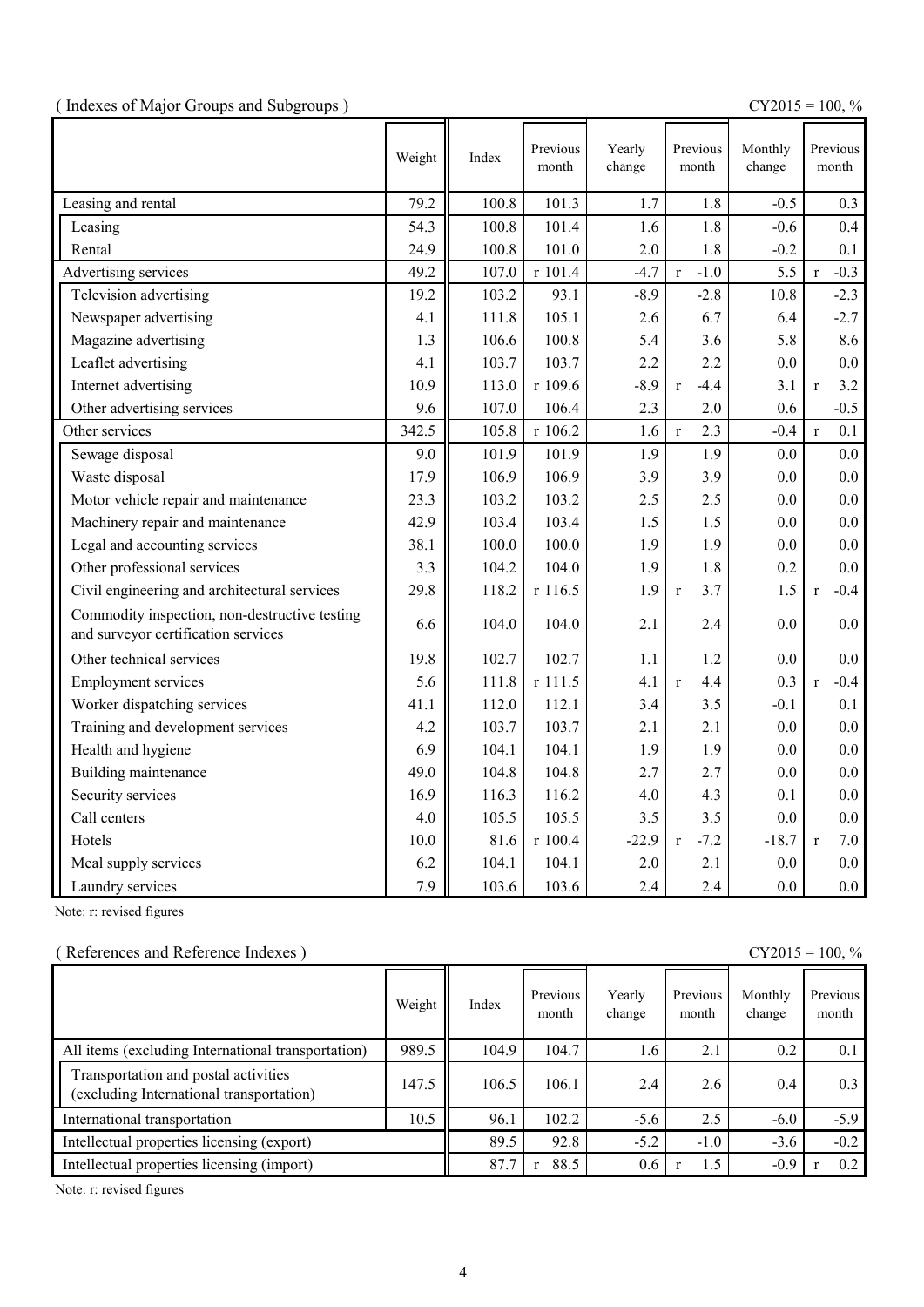## Indexes of Major Groups (Time-Series Data)

|           |                    |                                   |                         |                       |                    |                      |                  |                                         | $CY2015 = 100, %$  |
|-----------|--------------------|-----------------------------------|-------------------------|-----------------------|--------------------|----------------------|------------------|-----------------------------------------|--------------------|
|           |                    | All items                         |                         | Finance and insurance |                    | Real estate services |                  | Transportation and postal<br>activities |                    |
|           |                    |                                   | Yearly                  |                       | Yearly             |                      | Yearly           |                                         | Yearly             |
|           |                    |                                   | change                  |                       | change             |                      | change           |                                         | change             |
|           | Weight             | 1,000.0                           |                         | 48.3                  |                    | 94.5                 |                  | 158.0                                   |                    |
| CY        | 2017               | 101.0                             | 0.7                     | 101.1                 | 0.4                | 102.4                | 1.4              | 100.2                                   | $1.4$              |
|           | 2018               | 102.2                             | $1.2\,$                 | 101.2                 | 0.1                | 103.6                | 1.2              | 102.7                                   | 2.5                |
|           | 2019               | 103.3                             | 1.1                     | 101.8                 | 0.6                | 104.9                | 1.3              | 104.4                                   | 1.7                |
| <b>FY</b> | 2017               | 101.3                             | 0.9                     | 101.1                 | 0.3                | 102.7                | 1.4              | 100.6                                   | 1.6                |
|           | 2018               | 102.4                             | 1.1                     | 101.3                 | 0.2                | 103.8                | 1.1              | 103.2                                   | 2.6                |
|           | 2019<br>2019/Q2    | 103.8<br>102.9                    | 1.4<br>$\overline{0.9}$ | 102.2<br>101.4        | 0.9<br>0.4         | 105.8<br>104.3       | 1.9<br>1.0       | 105.0<br>103.7                          | 1.7<br>1.4         |
|           | Q <sub>3</sub>     | 102.8                             | 0.5                     | 101.4                 | 0.2                | 104.3                | 0.4              | 104.4                                   | 0.9                |
|           | Q4                 | 104.9                             | 2.0                     | 103.0                 | 1.6                | 107.2                | 3.1              | 106.2                                   | 2.3                |
|           | 2020/Q1            | 104.7                             | 1.9                     | 103.0                 | 1.6                | 107.2                | 3.2              | 105.9                                   | $2.5\,$            |
|           | 2019/ Feb.         | 102.5                             | $1.0\,$                 | 101.5                 | 0.4                | 103.4                | 0.6              | 103.1                                   | 2.2                |
|           | Mar.               | 103.2                             | 1.1                     | 101.4                 | 0.4                | 104.3                | 0.8              | 103.8                                   | 2.2                |
|           | Apr.               | 103.1                             | 1.0                     | 101.4                 | 0.4                | 104.3                | 1.0              | 103.9                                   | 1.9                |
|           | May                | 102.8                             | 0.9                     | 101.4                 | 0.3                | 104.4                | 1.1              | 103.7                                   | 1.3                |
|           | June               | 102.7                             | 0.7                     | 101.4                 | 0.4                | 104.3                | 1.0              | 103.4                                   | $1.0\,$            |
|           | July               | 102.8                             | 0.5                     | 101.5                 | 0.3                | 104.3                | 0.4              | 104.3                                   | 0.9                |
|           | Aug.               | 102.8                             | 0.5                     | 101.4                 | 0.2                | 104.4                | 0.3              | 104.8                                   | $0.7\,$            |
|           | Sep.               | 102.8                             | 0.5                     | 101.4                 | 0.1                | 104.3                | 0.7              | 104.1                                   | $1.0\,$            |
|           | Oct.               | 104.8                             | 2.0                     | 102.8                 | 1.4                | 106.6                | 2.9              | 106.3                                   | 2.2                |
|           | Nov.               | 105.0                             | 2.0                     | 102.9                 | 1.5                | 107.1                | 3.2              | 105.9                                   | 2.2                |
|           | Dec.               | 105.0                             | 2.1                     | 103.2                 | 1.9                | 107.9                | 3.2              | 106.4                                   | 2.4                |
|           | 2020/ Jan.<br>Feb. | 104.7<br>104.7                    | 2.3<br>2.1              | 103.1<br>103.0        | 1.7<br>1.5         | 107.4<br>106.9       | 3.4<br>3.4       | 106.0<br>105.8                          | 2.9<br>2.6         |
|           | Mar.               | 104.8                             | 1.6                     | 103.0                 | 1.6                | 107.3                | 2.9              | 105.8                                   | 1.9                |
|           |                    |                                   |                         |                       |                    |                      |                  |                                         |                    |
|           |                    |                                   |                         |                       |                    |                      |                  |                                         |                    |
|           |                    | Information and<br>communications |                         | Leasing and rental    |                    | Advertising services |                  | Other services                          |                    |
|           |                    |                                   | Yearly                  |                       | Yearly             |                      | Yearly           |                                         | Yearly             |
|           |                    |                                   | change                  |                       | change             |                      | change           |                                         | change             |
|           | Weight             | 228.3                             |                         | 79.2                  |                    | 49.2                 |                  | 342.5                                   |                    |
| CY        | 2017               | 100.2                             | 0.1                     | 99.1                  | $-0.4$             | 101.9                | 0.9              | 101.9                                   | 1.1                |
|           | 2018               | 101.0                             | $0.8\,$                 | 99.2                  | 0.1                | 102.9                | 1.0              | 103.1                                   | 1.2                |
| <b>FY</b> | 2019               | 101.4                             | 0.4                     | 99.6<br>99.1          | 0.4                | 103.5                | 0.6              | 104.7                                   | 1.6<br>1.1         |
|           | 2017               | 100.3                             | 0.1                     |                       | $-0.3$<br>0.1      | 102.4                | 0.9<br>1.0       | 102.1<br>103.4                          | 1.3                |
|           | 2018<br>2019       | 101.0<br>101.9                    | $0.7\,$<br>$0.9\,$      | 99.2<br>100.0         | $0.8\,$            | 103.4<br>102.9       |                  | 105.3                                   |                    |
|           | 2019/Q2            | 100.9                             | $-0.2$                  | 99.3                  | 0.3                | 103.2                | $-0.5$<br>1.5    | 104.4                                   | $1.8\,$<br>1.3     |
|           | Q <sub>3</sub>     | 100.9                             | $-0.3$                  | 98.9                  | $-0.2$             | 99.7                 | $-0.3$           | 104.4                                   | $1.2\,$            |
|           | Q4                 | 102.9                             | 1.9                     | 100.9                 | $1.5\,$            | 105.1                | $-0.9$           | 106.3                                   | $2.5\,$            |
|           | 2020/Q1            | 102.8                             | 1.9                     | 101.0                 | 1.8                | 103.4                | $-2.3$           | 106.0                                   | $2.1\,$            |
|           | 2019/ Feb.         | 100.9                             | 0.3                     | 99.5                  | $-0.1$             | 102.4                | 0.5              | 103.8                                   | $1.5\,$            |
|           | Mar.               | 101.0                             | $0.5\,$                 | 99.1                  | $0.1\,$            | 112.3                | 2.1              | 104.1                                   | 1.5                |
|           | Apr.               | 100.9                             | $-0.2$                  | 99.4                  | 0.4                | 105.9                | 2.2              | 104.5                                   | $1.4\,$            |
|           | May                | 101.0                             | $0.0\,$                 | 99.5                  | 0.4                | 101.5                | $1.8\,$          | 104.4                                   | $1.4$              |
|           | June               | 100.9                             | $-0.2$                  | 99.1                  | 0.2                | 102.3                | $0.6\,$          | 104.2                                   | $1.1\,$            |
|           | July               | 100.9                             | $-0.2$                  | 98.8                  | $-0.4$             | 101.3                | $0.4\,$          | 104.3                                   | $1.1\,$            |
|           | Aug.               | 100.9                             | $-0.4$                  | 98.8                  | $-0.3$             | 97.1                 | $-0.1$           | 104.5                                   | $1.2\,$            |
|           | Sep.               | 101.0<br>103.0                    | $-0.3$                  | 99.0<br>100.9         | $0.0\,$            | 100.7                | $-1.1$           | 104.3                                   | $1.1\,$            |
|           | Oct.<br>Nov.       | 102.7                             | $2.0\,$<br>$1.7\,$      | $101.0\,$             | 1.4<br>$1.6\,$     | 102.8<br>107.1       | $-1.3$<br>$-0.5$ | 106.3<br>106.5                          | $2.6\,$            |
|           | Dec.               | 102.9                             | 1.9                     | $100.8\,$             | 1.6                | 105.4                | $-0.9$           | 106.1                                   | $2.6\,$<br>$2.4\,$ |
|           | 2020/ Jan.         | 102.8                             | 2.1                     | $101.0\,$             | 1.9                | 101.7                | $-1.1$           | 106.1                                   | $2.6\,$            |
|           | Feb.<br>Mar.       | 102.8<br>102.8                    | 1.9<br>$1.8\,$          | 101.3<br>100.8        | $1.8\,$<br>$1.7\,$ | 101.4<br>107.0       | $-1.0$<br>$-4.7$ | 106.2<br>105.8                          | 2.3<br>1.6         |

Note: "Q1" = January to March, "Q2" = April to June, "Q3" = July to September, and "Q4" = October to December

The next monthly report will be released on Tuesday, May 26, 2020.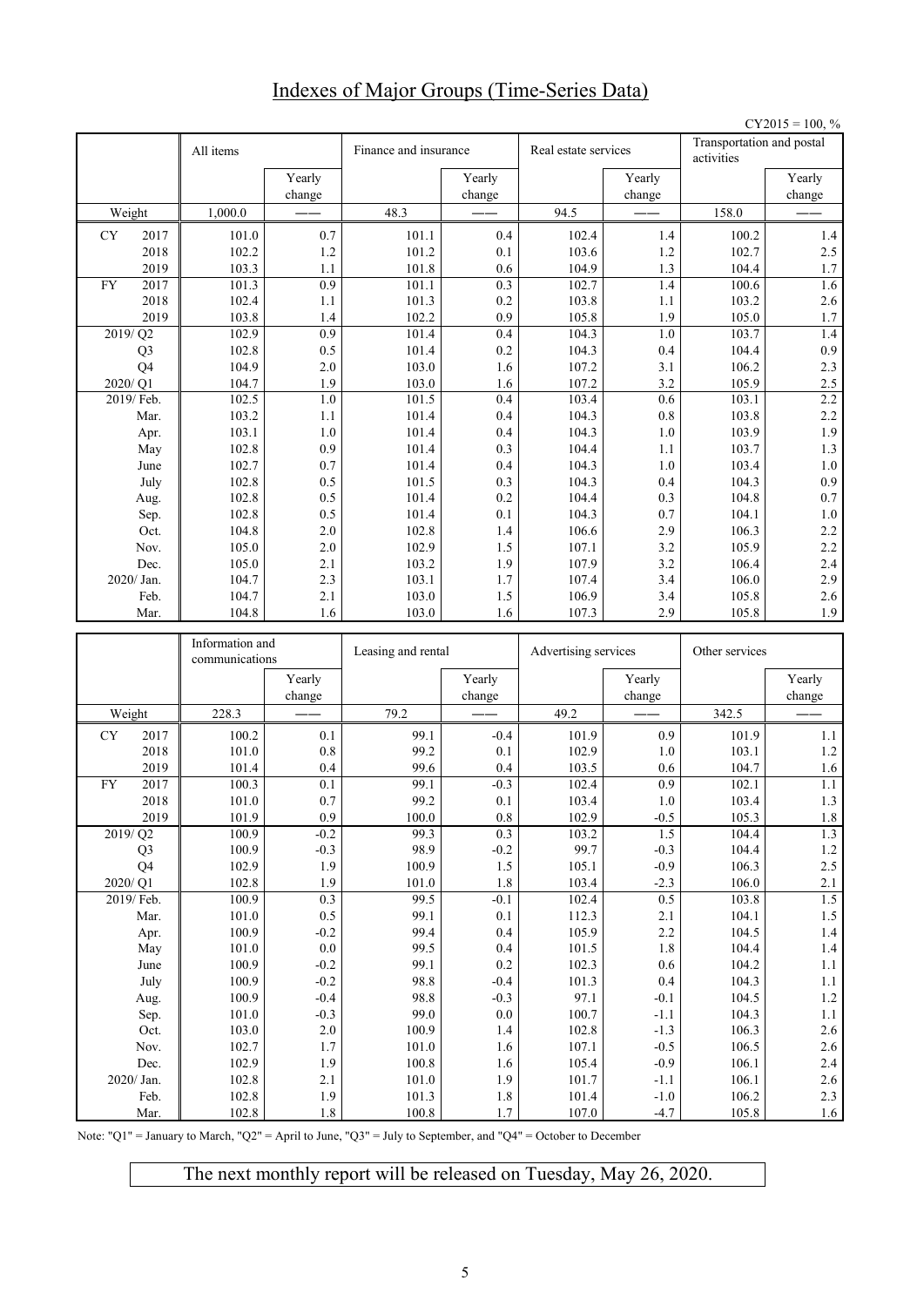## Appendix

## Services Producer Price Index ( Preliminary Figures for FY2019 )

( Indexes of Major Groups and Subgroups )  $CY2015 = 100, \%$ 

|                                                                         | Weight  | Index | Yearly<br>change | FY2018 |
|-------------------------------------------------------------------------|---------|-------|------------------|--------|
| All items                                                               | 1,000.0 | 103.8 | 1.4              | 1.1    |
| Finance and insurance                                                   | 48.3    | 102.2 | 0.9              | 0.2    |
| Financial services (commission)                                         | 34.7    | 102.0 | 1.5              | 0.1    |
| Property and casualty insurance services                                | 13.6    | 102.8 | $-0.5$           | 0.2    |
| Real estate services                                                    | 94.5    | 105.8 | 1.9              | 1.1    |
| Real estate agency and management services                              | 23.9    | 106.8 | 0.9              | 1.3    |
| Office space rental                                                     | 26.5    | 110.8 | 4.0              | 1.9    |
| Other space rental                                                      | 44.1    | 102.2 | 1.2              | 0.2    |
| Transportation and postal activities                                    | 158.0   | 105.0 | 1.7              | 2.6    |
| Railroad passenger transportation                                       | 19.8    | 101.3 | 1.4              | 0.0    |
| Road passenger transportation                                           | 9.7     | 103.6 | 1.6              | 0.2    |
| Water passenger transportation                                          | 0.3     | 101.0 | 1.7              | 1.4    |
| International air passenger transportation                              | 1.2     | 109.6 | $-1.2$           | 8.0    |
| Domestic air passenger transportation                                   | 6.0     | 102.7 | 1.7              | 0.0    |
| Railroad freight transportation                                         | 0.9     | 107.6 | 6.6              | 1.1    |
| Road freight transportation                                             | 55.0    | 109.4 | 3.0              | 4.4    |
| Ocean freight transportation                                            | 7.6     | 104.6 | 1.7              | 13.7   |
| Coastal and inland water freight transportation                         | 5.0     | 103.9 | 0.3              | 6.8    |
| Marine cargo handling                                                   | 7.4     | 100.7 | 0.5              | 0.2    |
| International air freight transportation                                | 1.0     | 78.7  | $-14.6$          | 9.1    |
| Domestic air freight transportation                                     | 0.4     | 99.8  | $-1.6$           | 1.4    |
| Warehousing and storage                                                 | 13.0    | 100.5 | 0.6              | 0.0    |
| Packing for freight                                                     | 6.3     | 102.0 | 1.6              | 0.2    |
| Toll roads                                                              | 10.6    | 103.0 | 1.4              | $-0.1$ |
| Services relating to water transport                                    | 0.4     | 100.5 | 0.0              | 0.0    |
| Airport & air traffic control and services<br>relating to air transport | 3.9     | 104.4 | 1.4              | 2.3    |
| Postal services and mail delivery                                       | 9.5     | 108.4 | 1.0              | 1.0    |
| Information and communications                                          | 228.3   | 101.9 | 0.9              | 0.7    |
| Fixed telecommunications services                                       | 24.1    | 100.7 | 0.7              | 0.0    |
| Mobile telecommunications services                                      | 16.5    | 92.3  | $-4.2$           | $-1.2$ |
| Access charges                                                          | 16.2    | 95.7  | $-2.1$           | 3.3    |
| <b>Broadcasting services</b>                                            | 2.5     | 100.2 | 0.3              | $-0.1$ |
| Software development                                                    | 75.0    | 105.9 | 1.8              | 1.2    |
| Information processing and information<br>providing services            | 54.1    | 101.2 | 1.2              | 0.4    |
| Internet based services                                                 | 19.6    | 102.8 | 2.0              | 1.2    |
| Video picture information production                                    | 8.0     | 99.2  | 0.1              | $-0.6$ |
| Newspapers                                                              | 4.5     | 104.0 | 2.5              | 1.2    |
| Publishing                                                              | 7.8     | 104.9 | 2.0              | 0.6    |

( Continued on the following page )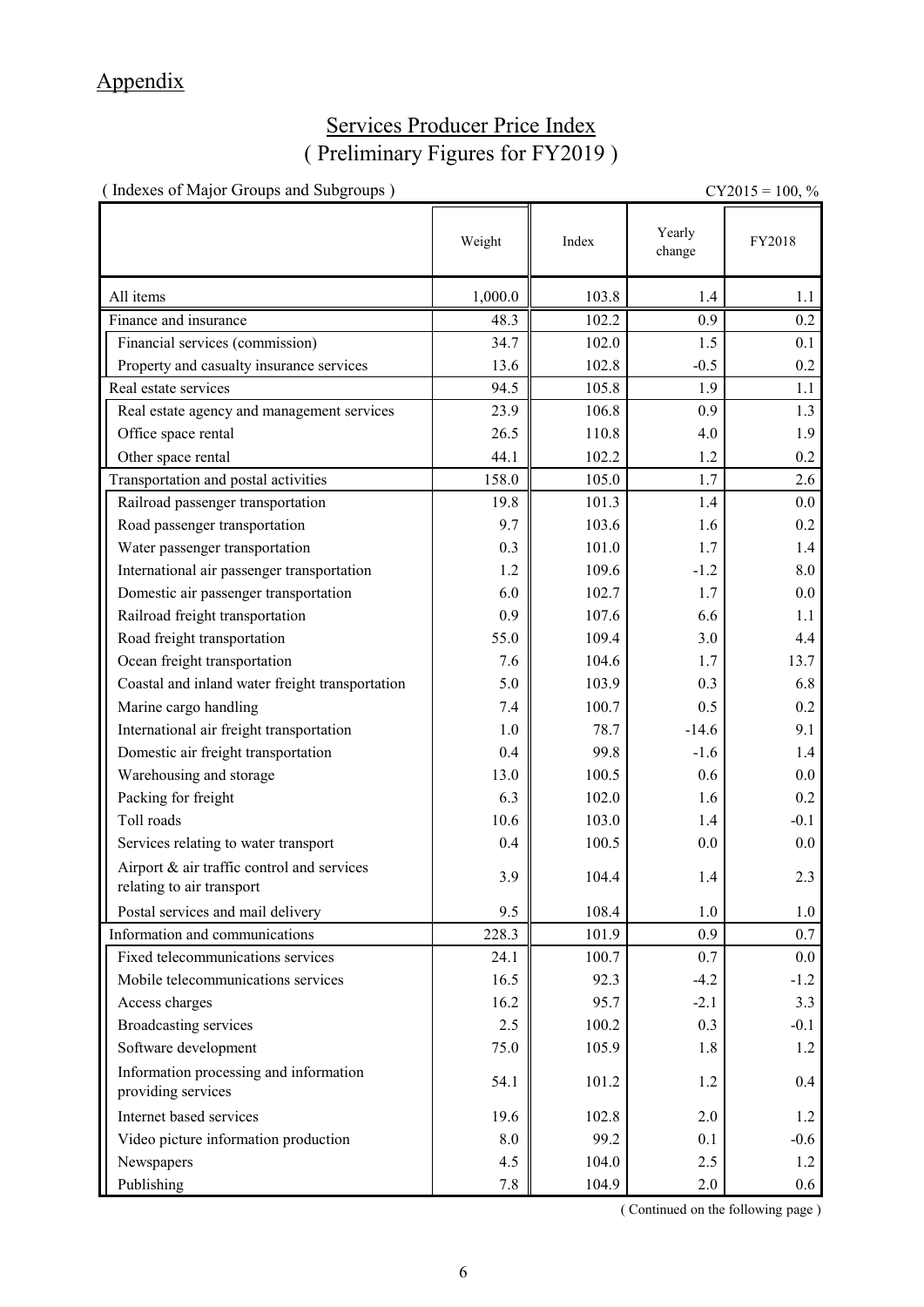|  |  | (Indexes of Major Groups and Subgroups) |  |
|--|--|-----------------------------------------|--|
|  |  |                                         |  |

 $CY2015 = 100, \%$ 

|                                                                                      | Weight | Index | Yearly<br>change | FY2018 |
|--------------------------------------------------------------------------------------|--------|-------|------------------|--------|
| Leasing and rental                                                                   | 79.2   | 100.0 | 0.8              | 0.1    |
| Leasing                                                                              | 54.3   | 100.0 | 0.9              | 0.1    |
| Rental                                                                               | 24.9   | 100.1 | 0.7              | 0.1    |
| Advertising services                                                                 | 49.2   | 102.9 | $-0.5$           | 1.0    |
| Television advertising                                                               | 19.2   | 98.0  | $-3.1$           | $-1.7$ |
| Newspaper advertising                                                                | 4.1    | 101.5 | 0.9              | 5.1    |
| Magazine advertising                                                                 | 1.3    | 95.6  | $-0.9$           | 0.0    |
| Leaflet advertising                                                                  | 4.1    | 102.6 | 1.1              | 0.7    |
| Internet advertising                                                                 | 10.9   | 110.1 | 0.5              | 4.2    |
| Other advertising services                                                           | 9.6    | 105.9 | 1.7              | 1.0    |
| Other services                                                                       | 342.5  | 105.3 | 1.8              | 1.3    |
| Sewage disposal                                                                      | 9.0    | 100.8 | 0.8              | 0.0    |
| Waste disposal                                                                       | 17.9   | 105.3 | 2.4              | 0.7    |
| Motor vehicle repair and maintenance                                                 | 23.3   | 101.8 | 1.2              | 0.1    |
| Machinery repair and maintenance                                                     | 42.9   | 102.5 | 1.1              | 0.3    |
| Legal and accounting services                                                        | 38.1   | 99.0  | 0.9              | $-1.4$ |
| Other professional services                                                          | 3.3    | 103.4 | 1.1              | $-0.3$ |
| Civil engineering and architectural services                                         | 29.8   | 116.1 | 3.3              | 4.0    |
| Commodity inspection, non-destructive testing<br>and surveyor certification services | 6.6    | 102.9 | 1.5              | 0.6    |
| Other technical services                                                             | 19.8   | 101.7 | 0.6              | 1.1    |
| <b>Employment services</b>                                                           | 5.6    | 109.3 | 3.2              | 1.9    |
| Worker dispatching services                                                          | 41.1   | 110.2 | 3.1              | 3.0    |
| Training and development services                                                    | 4.2    | 102.7 | 1.7              | 0.3    |
| Health and hygiene                                                                   | 6.9    | 103.2 | 2.6              | 0.4    |
| Building maintenance                                                                 | 49.0   | 103.8 | 1.7              | 1.9    |
| Security services                                                                    | 16.9   | 115.0 | 4.1              | 3.9    |
| Call centers                                                                         | 4.0    | 104.6 | 2.8              | $-0.1$ |
| Hotels                                                                               | 10.0   | 104.9 | $-3.2$           | 0.7    |
| Meal supply services                                                                 | 6.2    | 103.2 | 1.3              | 0.2    |
| Laundry services                                                                     | 7.9    | 102.5 | 1.6              | 0.5    |

| (References and Reference Indexes)                                               | $CY2015 = 100, %$ |        |                  |        |
|----------------------------------------------------------------------------------|-------------------|--------|------------------|--------|
|                                                                                  | Weight            | Index  | Yearly<br>change | FY2018 |
| All items (excluding International transportation)                               | 989.5             | 103.8  | 1.4              |        |
| Transportation and postal activities<br>(excluding International transportation) | 147.5             | 105.2  | 1.8              | 2.1    |
| International transportation                                                     | 10.5              | 102.7  | $-0.2$           | 11.5   |
| Intellectual properties licensing (export)                                       | 91.7              | $-2.2$ | 0.9              |        |
| Intellectual properties licensing (import)                                       | 88.5              | $-1.4$ | $-3.2$           |        |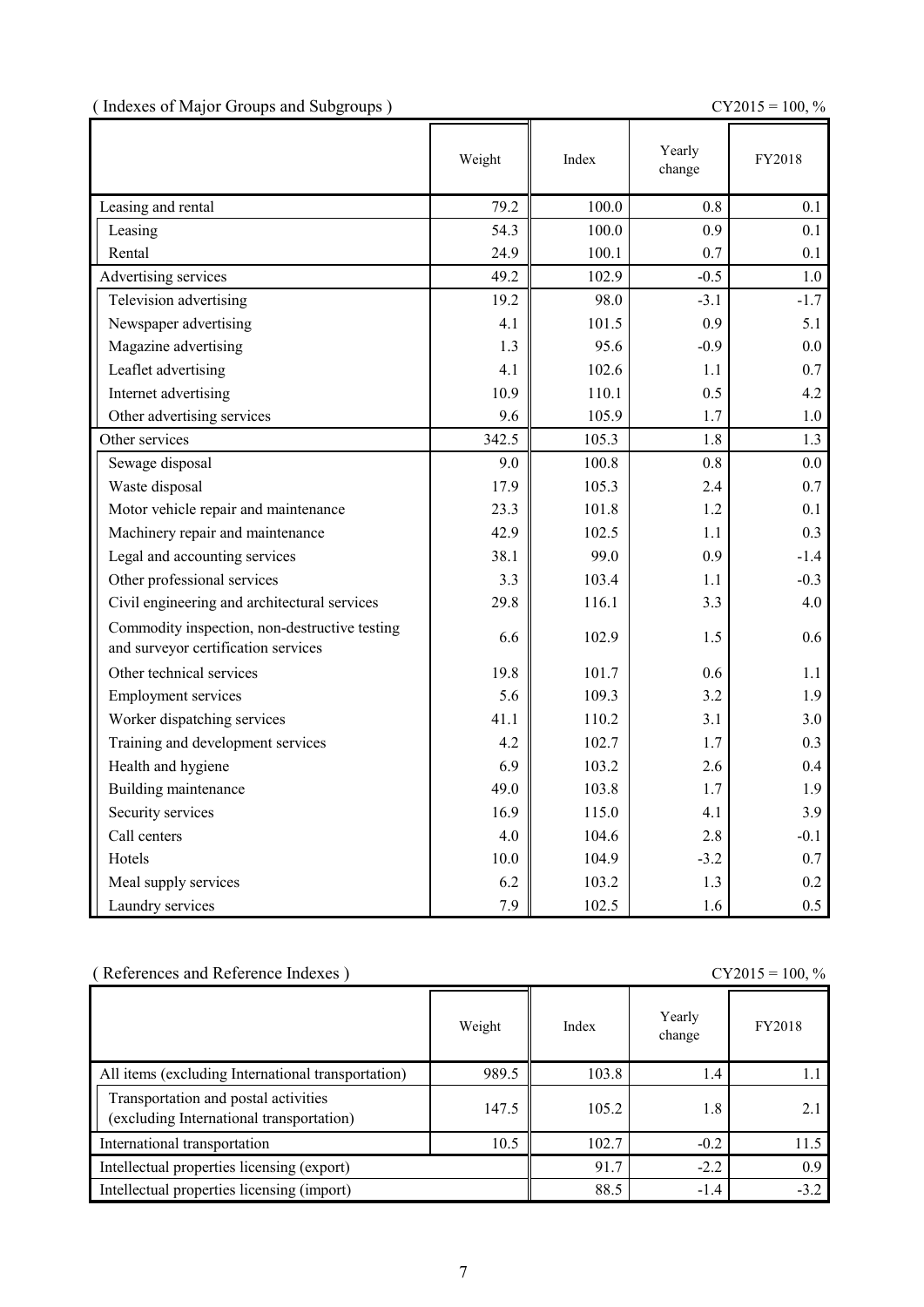## (Special Table) Services Producer Price Index excluding Consumption Tax

 $CY2015 = 100, %$ 

|                                    | All items             |                     |                                  |                                          |                  |                                  |  |  |
|------------------------------------|-----------------------|---------------------|----------------------------------|------------------------------------------|------------------|----------------------------------|--|--|
|                                    |                       |                     |                                  |                                          | (Ref.) All items |                                  |  |  |
|                                    |                       |                     |                                  | (excluding International transportation) |                  |                                  |  |  |
|                                    | Index                 | Yearly<br>change    | Monthly<br>(Quarterly)<br>change | Index                                    | Yearly<br>change | Monthly<br>(Quarterly)<br>change |  |  |
| 2018/Q4                            | 102.8                 | 1.3                 | 0.5                              | 102.7                                    | 1.2              | 0.4                              |  |  |
| 2019/Q1                            | 102.7                 | 1.1                 | $-0.1$                           | 102.7                                    | 1.1              | 0.0                              |  |  |
| Q <sub>2</sub>                     | 102.9                 | 0.9                 | 0.2                              | 102.9                                    | 0.9              | 0.2                              |  |  |
| Q <sub>3</sub>                     | 102.8                 | 0.5                 | $-0.1$                           | 102.8                                    | 0.5              | $-0.1$                           |  |  |
| Q4                                 | 103.1                 | 0.3                 | 0.3                              | 103.1                                    | 0.4              | 0.3                              |  |  |
| 2020/Q1                            | 102.9                 | 0.2                 | $-0.2$                           | 102.9                                    | 0.2              | $-0.2$                           |  |  |
| 2019/ Feb.                         | 102.5                 | 1.0                 | 0.2                              | 102.5                                    | 1.0              | 0.2                              |  |  |
| Mar.                               | 103.2                 | 1.1                 | 0.7                              | 103.2                                    | 1.1              | 0.7                              |  |  |
| Apr.                               | 103.1                 | 1.0                 | $-0.1$                           | 103.1                                    | 0.9              | $-0.1$                           |  |  |
| May                                | 102.8                 | 0.9                 | $-0.3$                           | 102.9                                    | 1.0              | $-0.2$                           |  |  |
| June                               | 102.7                 | 0.7                 | $-0.1$                           | 102.7                                    | 0.7              | $-0.2$                           |  |  |
| July                               | 102.8                 | 0.5                 | 0.1                              | 102.8                                    | 0.5              | 0.1                              |  |  |
| Aug.                               | 102.8                 | 0.5                 | 0.0                              | 102.8                                    | 0.5              | 0.0                              |  |  |
| Sep.                               | 102.8                 | 0.5                 | 0.0                              | 102.8                                    | 0.6              | 0.0                              |  |  |
| Oct.                               | 103.0                 | 0.3                 | 0.2                              | 103.0                                    | 0.4              | 0.2                              |  |  |
| Nov.                               | 103.2                 | 0.3                 | 0.2                              | 103.2                                    | 0.4              | 0.2                              |  |  |
| Dec.                               | 103.2                 | 0.4                 | 0.0                              | 103.1                                    | 0.3              | $-0.1$                           |  |  |
| 2020/Jan.                          | 102.9                 | 0.6                 | $-0.3$                           | 102.8                                    | 0.5              | $-0.3$                           |  |  |
| Feb.                               | 102.8<br>$\mathbf{r}$ | 0.3<br>$\mathbf{r}$ | $-0.1$<br>$\mathbf r$            | 102.8<br>$\mathbf{r}$                    | 0.3<br>$\bf r$   | 0.0<br>$\mathbf r$               |  |  |
| Mar.<br><b>Preliminary Figures</b> | 103.0                 | $-0.2$              | 0.2                              | 103.0                                    | $-0.2$           | 0.2                              |  |  |

Notes: 1. "Q1" = January to March, "Q2" = April to June, "Q3" = July to September, and "Q4" = October to December  $2.$  r: revised figures

( Developments in Price Index )

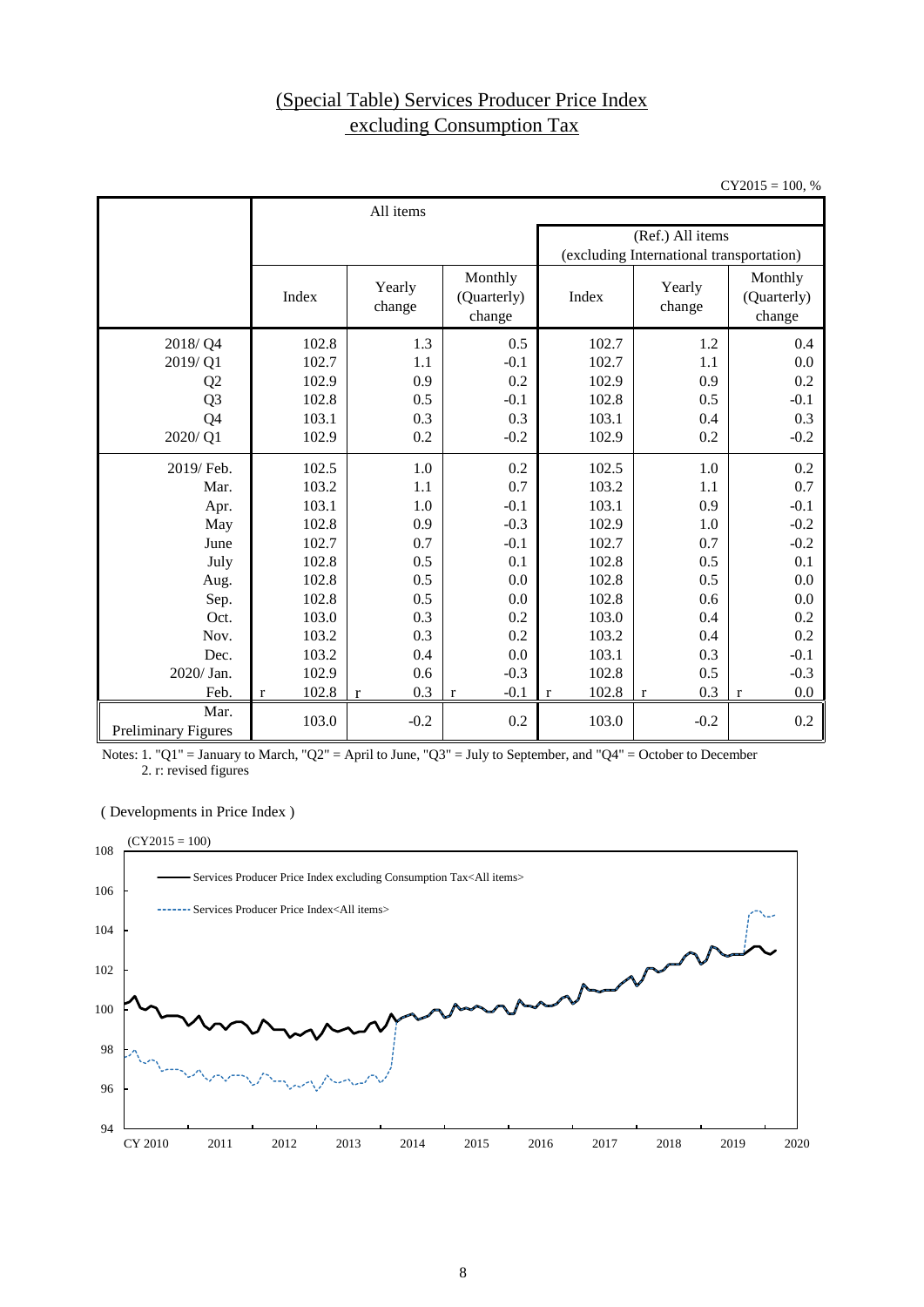## (Special Table) Services Producer Price Index excluding Consumption Tax

(All items and the details contributing to the monthly differences of yearly changes in March)

|           | Monthly<br>difference of       | Yearly change $(\% )$ |        |  |
|-----------|--------------------------------|-----------------------|--------|--|
|           | yearly changes<br>$(\%$ point) | Feb.                  | Mar.   |  |
| All items | $-0.5$                         | 0.3                   | $-0.2$ |  |

#### ▽Details contributing to the monthly differences of yearly changes in March

| Major groups • Subgroups |                                                 | Monthly<br>differences of<br>contribution | Yearly change (%) |         | <b>Items</b>                                                                                        |  |
|--------------------------|-------------------------------------------------|-------------------------------------------|-------------------|---------|-----------------------------------------------------------------------------------------------------|--|
|                          |                                                 | to yearly changes<br>(%point)             | Feb.              | Mar.    |                                                                                                     |  |
|                          | -: Other services                               | $-0.22$                                   | 0.5               | $-0.2$  |                                                                                                     |  |
|                          | $-$ : Hotels                                    | $-0.15$                                   | $-9.0$            |         | $-24.3$ Hotels                                                                                      |  |
|                          | Civil engineering and architectural<br>services | $-0.06$                                   | 1.9               | 0.1     | Architectural design services, Civil engineering<br>design services, Surface surveying              |  |
|                          | -: Advertising services                         | $-0.21$                                   | $-2.7$            | $-6.5$  |                                                                                                     |  |
|                          | $-$ : Television advertising                    | $-0.14$                                   | $-4.6$            | $-10.6$ | Television advertising (spot advertising),<br>Television advertising (program sponsorships)         |  |
|                          | $-$ : Internet advertising                      | $-0.06$                                   | $-6.2$            |         | -10.5 Internet advertising                                                                          |  |
|                          | $-$ : Newspaper advertising                     | $-0.02$                                   | 4.8               |         | 0.7 Newspaper advertising                                                                           |  |
|                          | -: Transportation and postal activities         | $-0.10$                                   | 1.1               | 0.4     |                                                                                                     |  |
|                          | $-$ : Ocean freight transportation              | $-0.08$                                   | 6.6               |         | -3.9 Ocean freight transportation (except Ocean<br>tankers)*, Ocean tankers*                        |  |
|                          | International air passenger<br>transportation   | $-0.01$                                   | $-7.3$            |         | -14.5 International air passenger transportation*                                                   |  |
|                          | $-$ : Road freight transportation               | $-0.01$                                   | 1.3               |         | $1.2$ Motor freight transportation (Mineral and<br>chemical products), Door-to-door parcel delivery |  |
|                          | -: Road passenger transportation                | $-0.01$                                   | 2.7               |         | 1.9 Chartered bus                                                                                   |  |
|                          | -: Real estate services                         | $-0.05$                                   | 1.5               | 1.0     |                                                                                                     |  |
|                          | $-$ : Other space rental                        | $-0.05$                                   | 0.4               |         | -0.8 Sales space rental, Hotel rental                                                               |  |
|                          | $-$ : Information and communications            | $-0.03$                                   | 0.0               | $-0.1$  |                                                                                                     |  |
|                          | $-$ : Software development                      | $-0.02$                                   | 1.5               | 1.2     | Custom software (except Embedded software),<br>Embedded software                                    |  |
|                          | -: Internet based services                      | $-0.01$                                   | $-0.3$            |         | -0.7 Web portals                                                                                    |  |

#### ▽Contribution of each Major group to the yearly change in March

| Major groups                         | Contribution to<br>yearly change**<br>$(\%point)$ | Subgroups                                                                                        |
|--------------------------------------|---------------------------------------------------|--------------------------------------------------------------------------------------------------|
| All items                            | $-0.2$                                            |                                                                                                  |
| Advertising services                 | $-0.35$                                           | Television advertising, Internet advertising                                                     |
| Other services                       | $-0.05$                                           | Hotels, Machinery repair and maintenance, Other technical services                               |
| Information and communications       | $-0.02$                                           | Access charges, Mobile telecommunications services, Internet based<br>services                   |
| Leasing and rental                   | 0.00                                              |                                                                                                  |
| Finance and insurance                | 0.02                                              | Financial services (commission)                                                                  |
| Transportation and postal activities | 0.06                                              | Road freight transportation, Road passenger transportation, Railroad<br>passenger transportation |
| Real estate services                 | 0.09                                              | Office space rental, Real estate agency and management services                                  |

Notes: 1. "Monthly differences of yearly changes" is obtained by subtracting yearly changes of previous month from those of present month.<br>2. \* : "International transportation"<br>3. \*\* : The figure of "All items" is yearly c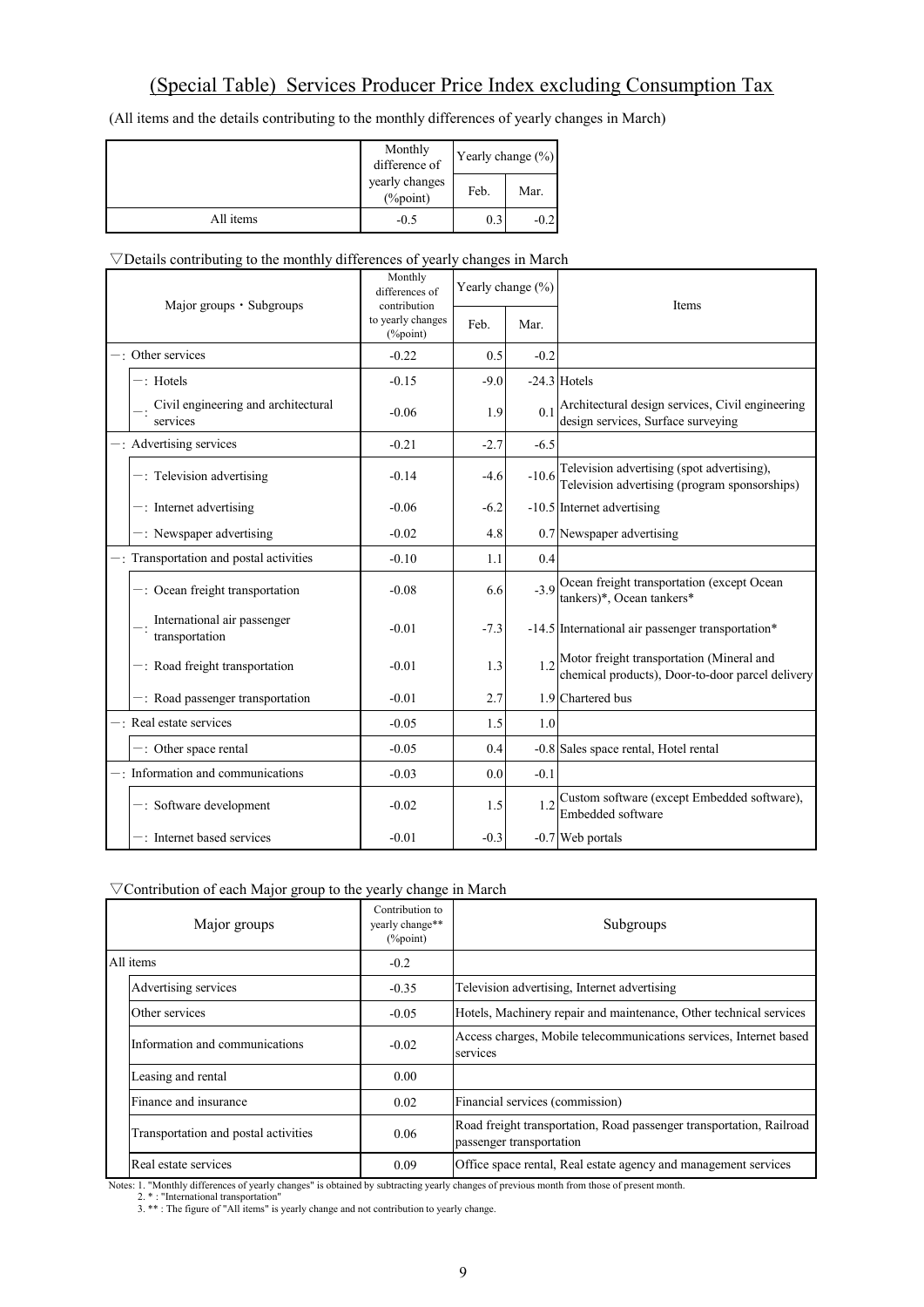## (Special Table) Services Producer Price Index excluding Consumption Tax Indexes of Major Groups (Time-Series Data)

|           |              |                                   |                   |                       |                  |                      |                  |                                         | $CY2015 = 100, %$ |
|-----------|--------------|-----------------------------------|-------------------|-----------------------|------------------|----------------------|------------------|-----------------------------------------|-------------------|
|           |              | All items                         |                   | Finance and insurance |                  | Real estate services |                  | Transportation and postal<br>activities |                   |
|           |              |                                   | Yearly            |                       | Yearly           |                      | Yearly           |                                         | Yearly            |
|           |              |                                   | change            |                       | change           |                      | change           |                                         | change            |
|           | Weight       | 1,000.0                           |                   | 48.3                  |                  | 94.5                 |                  | 158.0                                   |                   |
| <b>CY</b> | 2017         | 101.0                             | 0.7               | 101.1                 | 0.4              | 102.4                | 1.4              | 100.2                                   | 1.4               |
|           | 2018         | 102.2                             | 1.2               | 101.2                 | 0.1              | 103.6                | 1.2              | 102.7                                   | 2.5               |
|           | 2019         | 102.9                             | 0.7               | 101.5                 | 0.3              | 104.4                | 0.8              | 104.0                                   | 1.3               |
| FY        | 2017         | 101.3                             | 0.9               | 101.1                 | 0.3              | 102.7                | 1.4              | 100.6                                   | 1.6               |
|           | 2018         | 102.4                             | 1.1               | 101.3                 | 0.2              | 103.8                | 1.1              | 103.2                                   | 2.6               |
|           | 2019         | 102.9                             | 0.5               | 101.7                 | 0.4              | 104.8                | 1.0              | 104.2                                   | 1.0               |
|           | 2019/ Feb.   | 102.5                             | 1.0               | 101.5                 | 0.4              | 103.4                | 0.6              | 103.1                                   | 2.2               |
|           | Mar.         | 103.2                             | 1.1               | 101.4                 | 0.4              | 104.3                | 0.8              | 103.8                                   | 2.2               |
|           | Apr.<br>May  | 103.1<br>102.8                    | $1.0\,$<br>0.9    | 101.4<br>101.4        | 0.4<br>0.3       | 104.3<br>104.4       | 1.0<br>1.1       | 103.9<br>103.7                          | 1.9<br>1.3        |
|           | June         | 102.7                             | 0.7               | 101.4                 | 0.4              | 104.3                | 1.0              | 103.4                                   | $1.0\,$           |
|           | July         | 102.8                             | 0.5               | 101.5                 | 0.3              | 104.3                | 0.4              | 104.3                                   | 0.9               |
|           | Aug.         | 102.8                             | 0.5               | 101.4                 | 0.2              | 104.4                | 0.3              | 104.8                                   | $0.7\,$           |
|           | Sep.         | 102.8                             | 0.5               | 101.4                 | 0.1              | 104.3                | 0.7              | 104.1                                   | 1.0               |
|           | Oct.         | 103.0                             | 0.3               | 101.7                 | 0.3              | 104.7                | 1.1              | 104.7                                   | $0.7\,$           |
|           | Nov.         | 103.2                             | 0.3               | 101.8                 | 0.4              | 105.1                | 1.3              | 104.2                                   | $0.6\,$           |
|           | Dec.         | 103.2                             | 0.4               | 102.1                 | 0.8              | 105.9                | 1.2              | 104.7                                   | $0.8\,$           |
|           | 2020/ Jan.   | 102.9                             | 0.6               | 102.0                 | 0.6              | 105.5                | 1.5              | 104.4                                   | 1.4               |
|           | Feb.         | 102.8                             | 0.3               | 101.9                 | 0.4              | 104.9                | 1.5              | 104.2                                   | 1.1               |
|           | Mar.         | 103.0                             | $-0.2$            | 101.9                 | 0.5              | 105.3                | 1.0              | 104.2                                   | 0.4               |
|           |              |                                   |                   |                       |                  |                      |                  |                                         |                   |
|           |              |                                   |                   |                       |                  |                      |                  |                                         |                   |
|           |              | Information and<br>communications |                   | Leasing and rental    |                  | Advertising services |                  | Other services                          |                   |
|           |              |                                   | Yearly            |                       | Yearly           |                      | Yearly           |                                         | Yearly            |
|           |              |                                   | change            |                       | change           |                      | change           |                                         | change            |
|           | Weight       | 228.3                             |                   | 79.2                  |                  | 49.2                 |                  | 342.5                                   |                   |
| CY        | 2017         | 100.2                             | 0.1               | 99.1                  | $-0.4$           | 101.9                | 0.9              | 101.9                                   | 1.1               |
|           | 2018         | 101.0                             | 0.8               | 99.2                  | 0.1              | 102.9                | 1.0              | 103.1                                   | 1.2               |
|           | 2019         | 100.9                             | $-0.1$            | 99.1                  | $-0.1$           | 103.0                | 0.1              | 104.2                                   | 1.1               |
| <b>FY</b> | 2017         | 100.3                             | 0.1               | 99.1                  | $-0.3$           | 102.4                | 0.9              | 102.1                                   | 1.1               |
|           | 2018         | 101.0                             | 0.7               | 99.2                  | 0.1              | 103.4                | 1.0              | 103.4                                   | $1.3$             |
|           | 2019         | 100.9                             | $-0.1$            | 99.1                  | $-0.1$           | 101.9                | $-1.5$           | 104.3                                   | 0.9               |
|           | 2019/ Feb.   | 100.9                             | 0.3               | 99.5                  | $-0.1$           | 102.4                | 0.5              | 103.8                                   | 1.5               |
|           | Mar.         | 101.0                             | 0.5               | 99.1                  | 0.1              | 112.3                | 2.1              | 104.1                                   | 1.5               |
|           | Apr.         | 100.9                             | $-0.2$            | 99.4<br>99.5          | 0.4              | 105.9                | 2.2              | 104.5                                   | 1.4               |
|           | May<br>June  | 101.0<br>100.9                    | 0.0<br>$-0.2$     | 99.1                  | 0.4<br>$0.2\,$   | 101.5<br>102.3       | 1.8<br>$0.6\,$   | 104.4<br>104.2                          | 1.4<br>1.1        |
|           | July         | 100.9                             | $-0.2$            | 98.8                  | $-0.4$           | 101.3                | 0.4              | 104.3                                   | $1.1\,$           |
|           | Aug.         | 100.9                             | $-0.4$            | 98.8                  | $-0.3$           | 97.1                 | $-0.1$           | 104.5                                   | $1.2\,$           |
|           | Sep.         | 101.0                             | $-0.3$            | 99.0                  | $0.0\,$          | 100.7                | $-1.1$           | 104.3                                   | $1.1\,$           |
|           | Oct.         | 101.1                             | 0.1               | 99.0                  | $-0.5$           | 100.9                | $-3.2$           | 104.4                                   | $\rm 0.8$         |
|           | Nov.         | 100.8                             | $-0.2$            | 99.1                  | $-0.3$           | 105.2                | $-2.2$           | 104.5                                   | 0.7               |
|           | Dec.         | 101.0                             | $0.0\,$           | 98.9                  | $-0.3$           | 103.5                | $-2.7$           | 104.2                                   | $0.6\,$           |
|           | 2020/ Jan.   | 101.0                             | 0.3               | 99.1                  | $0.0\,$          | 99.8                 | $-2.9$           | 104.2                                   | $0.8\,$           |
|           | Feb.<br>Mar. | 100.9<br>100.9                    | $0.0\,$<br>$-0.1$ | 99.4<br>99.0          | $-0.1$<br>$-0.1$ | 99.6<br>$105.0\,$    | $-2.7$<br>$-6.5$ | 104.3<br>103.9                          | $0.5\,$<br>$-0.2$ |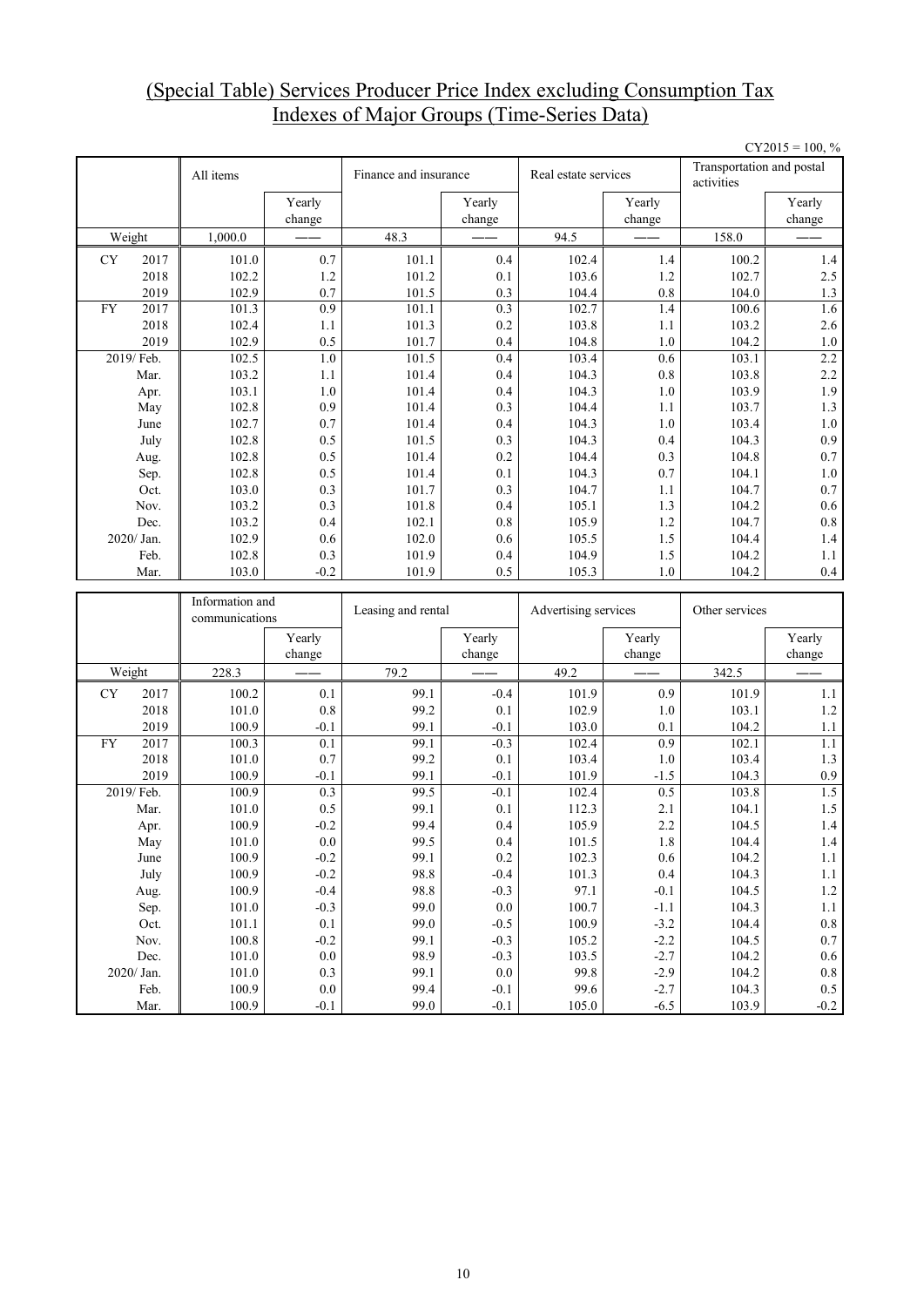## (Special Table) Services Producer Price Index excluding Consumption Tax ( Preliminary Figures for FY2019 )

| (Indexes of Major Groups and Subgroups)                                 | $CY2015 = 100, \%$ |       |                  |         |
|-------------------------------------------------------------------------|--------------------|-------|------------------|---------|
|                                                                         | Weight             | Index | Yearly<br>change | FY2018  |
| All items                                                               | 1,000.0            | 102.9 | 0.5              | 1.1     |
| Finance and insurance                                                   | 48.3               | 101.7 | 0.4              | 0.2     |
| Financial services (commission)                                         | 34.7               | 101.2 | 0.7              | 0.1     |
| Property and casualty insurance services                                | 13.6               | 102.8 | $-0.5$           | 0.2     |
| Real estate services                                                    | 94.5               | 104.8 | 1.0              | 1.1     |
| Real estate agency and management services                              | 23.9               | 105.8 | 0.0              | 1.3     |
| Office space rental                                                     | 26.5               | 109.8 | 3.1              | 1.9     |
| Other space rental                                                      | 44.1               | 101.3 | 0.3              | 0.2     |
| Transportation and postal activities                                    | 158.0              | 104.2 | 1.0              | 2.6     |
| Railroad passenger transportation                                       | 19.8               | 100.3 | 0.4              | 0.0     |
| Road passenger transportation                                           | 9.7                | 102.7 | 0.7              | 0.2     |
| Water passenger transportation                                          | 0.3                | 100.1 | 0.8              | 1.4     |
| International air passenger transportation                              | 1.2                | 109.6 | $-1.2$           | 8.0     |
| Domestic air passenger transportation                                   | 6.0                | 101.8 | 0.8              | 0.0     |
| Railroad freight transportation                                         | 0.9                | 106.7 | 5.7              | 1.1     |
| Road freight transportation                                             | 55.0               | 108.4 | 2.1              | 4.4     |
| Ocean freight transportation                                            | 7.6                | 104.6 | 1.7              | 13.7    |
| Coastal and inland water freight transportation                         | 5.0                | 102.9 | $-0.7$           | 6.8     |
| Marine cargo handling                                                   | 7.4                | 100.5 | 0.3              | 0.2     |
| International air freight transportation                                | 1.0                | 78.7  | $-14.6$          | 9.1     |
| Domestic air freight transportation                                     | 0.4                | 98.9  | $-2.5$           | 1.4     |
| Warehousing and storage                                                 | 13.0               | 99.9  | 0.0              | 0.0     |
| Packing for freight                                                     | 6.3                | 101.1 | 0.7              | 0.2     |
| Toll roads                                                              | 10.6               | 102.0 | 0.4              | $-0.1$  |
| Services relating to water transport                                    | 0.4                | 100.5 | 0.0              | 0.0     |
| Airport & air traffic control and services<br>relating to air transport | 3.9                | 103.7 | 0.7              | 2.3     |
| Postal services and mail delivery                                       | 9.5                | 107.5 | 0.2              | 1.0     |
| Information and communications                                          | 228.3              | 100.9 | $-0.1$           | 0.7     |
| Fixed telecommunications services                                       | 24.1               | 99.8  | $-0.2$           | $0.0\,$ |
| Mobile telecommunications services                                      | 16.5               | 91.5  | $-5.0$           | $-1.2$  |
| Access charges                                                          | 16.2               | 94.8  | $-3.1$           | 3.3     |
| <b>Broadcasting services</b>                                            | 2.5                | 99.3  | $-0.6$           | $-0.1$  |
| Software development                                                    | 75.0               | 104.9 | 0.9              | 1.2     |
| Information processing and information<br>providing services            | 54.1               | 100.2 | 0.2              | 0.4     |
| Internet based services                                                 | 19.6               | 101.8 | 1.0              | 1.2     |
| Video picture information production                                    | $\boldsymbol{8.0}$ | 98.3  | $-0.8$           | $-0.6$  |
| Newspapers                                                              | 4.5                | 103.1 | 1.6              | 1.2     |
| Publishing                                                              | 7.8                | 103.9 | 1.1              | $0.6\,$ |

( Continued on the following page )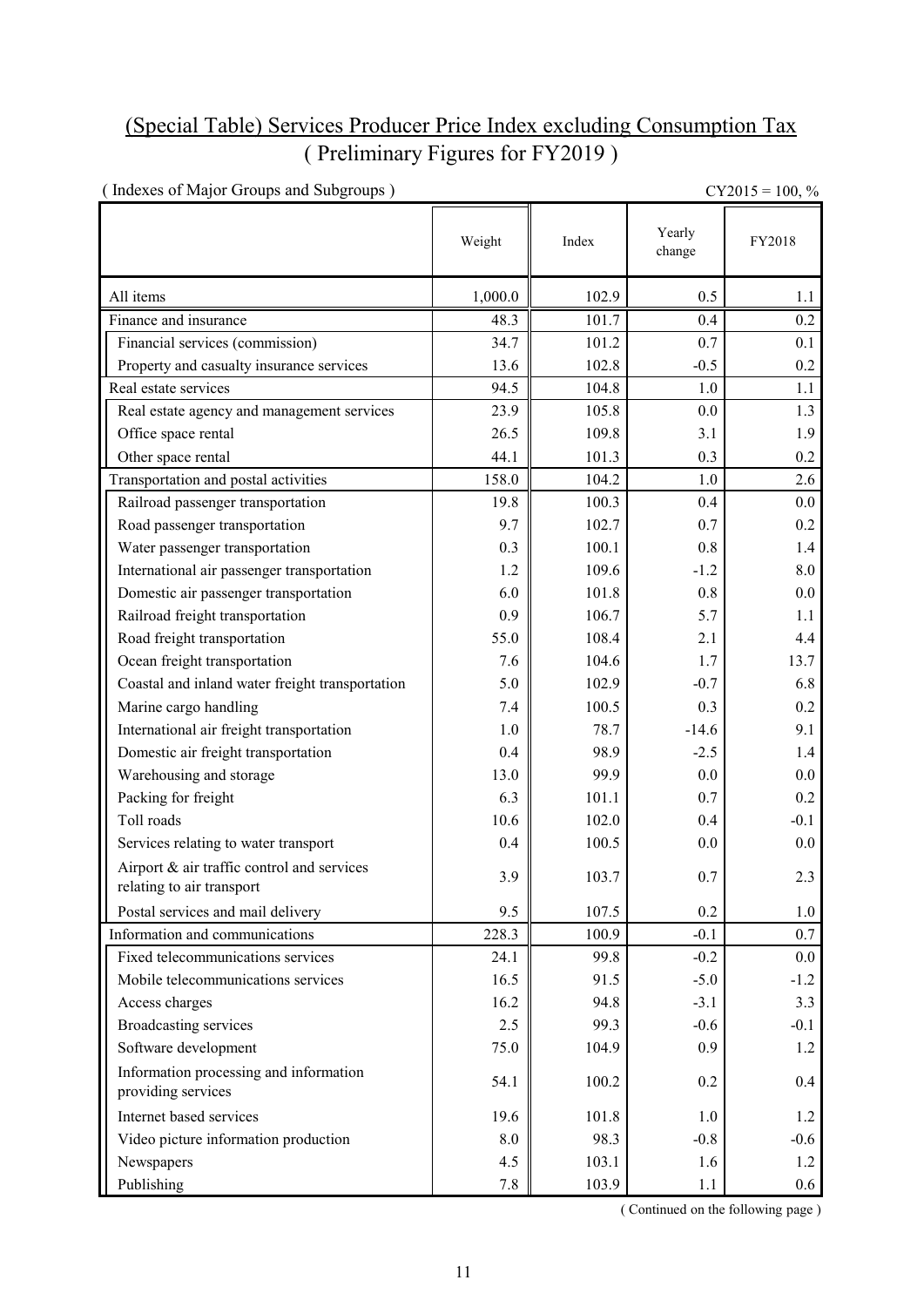(Indexes of Major Groups and Subgroups ) CY2015 = 100, %

|                                                                                      | Weight | Index | Yearly<br>change | FY2018  |
|--------------------------------------------------------------------------------------|--------|-------|------------------|---------|
| Leasing and rental                                                                   | 79.2   | 99.1  | $-0.1$           | 0.1     |
| Leasing                                                                              | 54.3   | 99.1  | 0.0              | 0.1     |
| Rental                                                                               | 24.9   | 99.1  | $-0.3$           | 0.1     |
| Advertising services                                                                 | 49.2   | 101.9 | $-1.5$           | 1.0     |
| Television advertising                                                               | 19.2   | 97.1  | $-4.0$           | $-1.7$  |
| Newspaper advertising                                                                | 4.1    | 100.5 | $-0.1$           | 5.1     |
| Magazine advertising                                                                 | 1.3    | 94.7  | $-1.9$           | $0.0\,$ |
| Leaflet advertising                                                                  | 4.1    | 101.7 | 0.2              | 0.7     |
| Internet advertising                                                                 | 10.9   | 109.1 | $-0.4$           | 4.2     |
| Other advertising services                                                           | 9.6    | 104.9 | 0.8              | 1.0     |
| Other services                                                                       | 342.5  | 104.3 | 0.9              | 1.3     |
| Sewage disposal                                                                      | 9.0    | 100.0 | 0.0              | 0.0     |
| Waste disposal                                                                       | 17.9   | 104.3 | 1.5              | 0.7     |
| Motor vehicle repair and maintenance                                                 | 23.3   | 100.9 | 0.3              | 0.1     |
| Machinery repair and maintenance                                                     | 42.9   | 101.6 | 0.2              | 0.3     |
| Legal and accounting services                                                        | 38.1   | 98.1  | 0.0              | $-1.4$  |
| Other professional services                                                          | 3.3    | 102.4 | 0.1              | $-0.3$  |
| Civil engineering and architectural services                                         | 29.8   | 115.1 | 2.4              | 4.0     |
| Commodity inspection, non-destructive testing<br>and surveyor certification services | 6.6    | 102.0 | 0.6              | 0.6     |
| Other technical services                                                             | 19.8   | 100.7 | $-0.4$           | 1.1     |
| <b>Employment services</b>                                                           | 5.6    | 108.3 | 2.3              | 1.9     |
| Worker dispatching services                                                          | 41.1   | 109.2 | 2.2              | 3.0     |
| Training and development services                                                    | 4.2    | 101.8 | 0.8              | 0.3     |
| Health and hygiene                                                                   | 6.9    | 102.2 | 1.6              | 0.4     |
| Building maintenance                                                                 | 49.0   | 102.9 | 0.8              | 1.9     |
| Security services                                                                    | 16.9   | 113.9 | 3.1              | 3.9     |
| Call centers                                                                         | 4.0    | 103.7 | 1.9              | $-0.1$  |
| Hotels                                                                               | 10.0   | 104.0 | $-4.1$           | 0.7     |
| Meal supply services                                                                 | 6.2    | 102.3 | 0.4              | 0.2     |
| Laundry services                                                                     | 7.9    | 101.5 | 0.6              | 0.5     |

| (References)<br>$CY2015 = 100, %$                                                |        |       |                  |        |  |
|----------------------------------------------------------------------------------|--------|-------|------------------|--------|--|
|                                                                                  | Weight | Index | Yearly<br>change | FY2018 |  |
| All items (excluding International transportation)                               | 989.5  | 102.9 | 0.5              |        |  |
| Transportation and postal activities<br>(excluding International transportation) | 147.5  | 104.3 | 1.0              |        |  |
| International transportation                                                     | 10.5   | 102.7 | $-0.2$           | 115    |  |